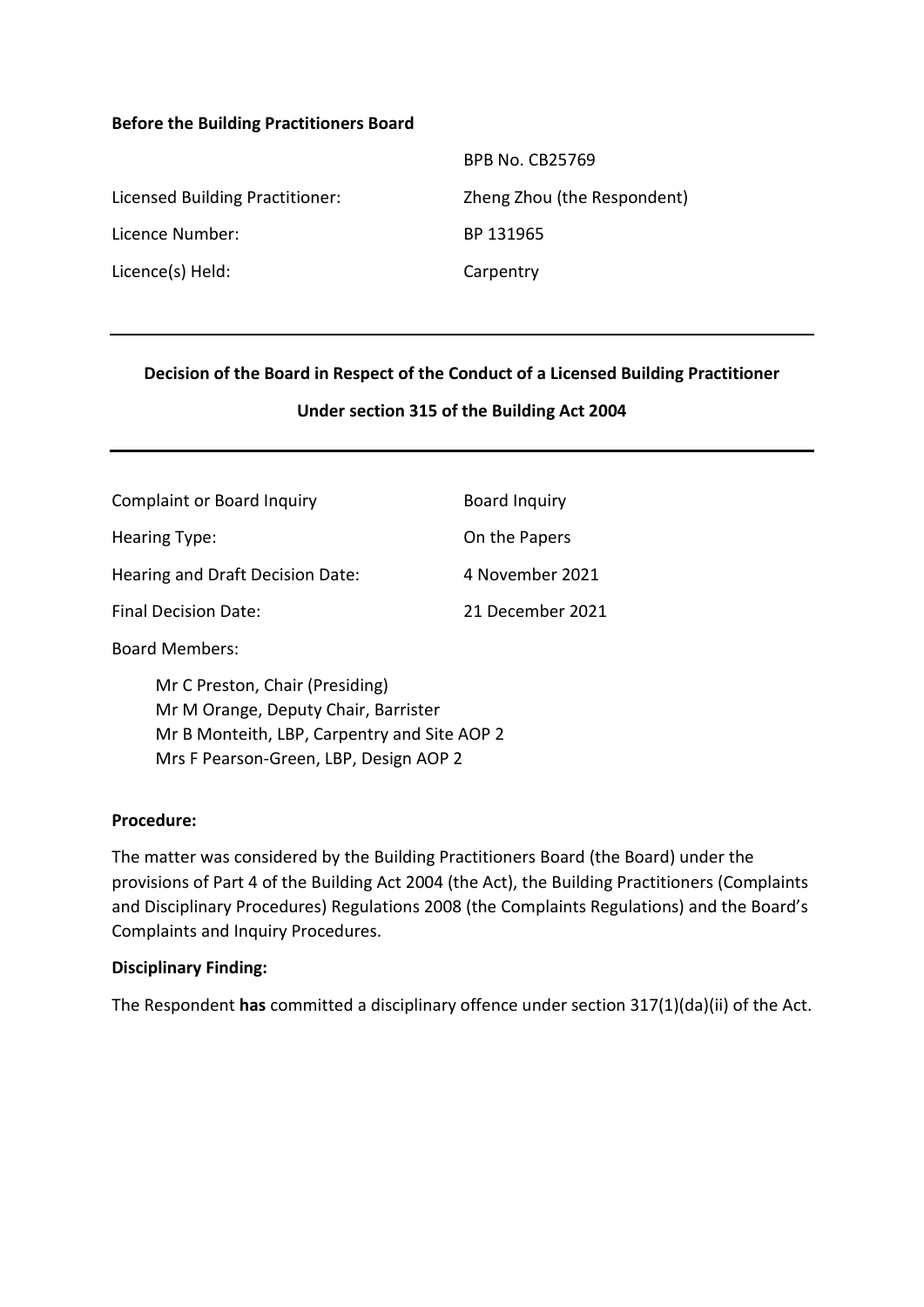# **Contents**

## <span id="page-1-0"></span>**Summary of the Board's Decision**

[1] The Respondent failed to provide a record of work on completion of restricted building work. He is fined \$1,500 and ordered to pay costs of \$500.

## <span id="page-1-1"></span>**The Charges**

- [2] On 4 November 2021, the Board received a Registrar's Report following a Board Resolution to conduct a Board Inquiry into the conduct of the Respondent. The Inquiry arose as a result of a complaint made about another Licensed Building Practitioner who identified the Respondent as the person who had carried out or supervised restricted building work at [OMITTED]<sup>1</sup>.
- [3] Under regulation 22 of the Complaints Regulations, the Board must, on receipt of the Registrar's Report, decide whether to proceed no further with the complaint because regulation 21 of the Complaints Regulations applies.
- [4] Having received the report, the Board decided that regulation 21 applied to aspects of the complaint but not to all of the allegations.

<span id="page-1-2"></span><sup>1</sup> Complaint number CB25619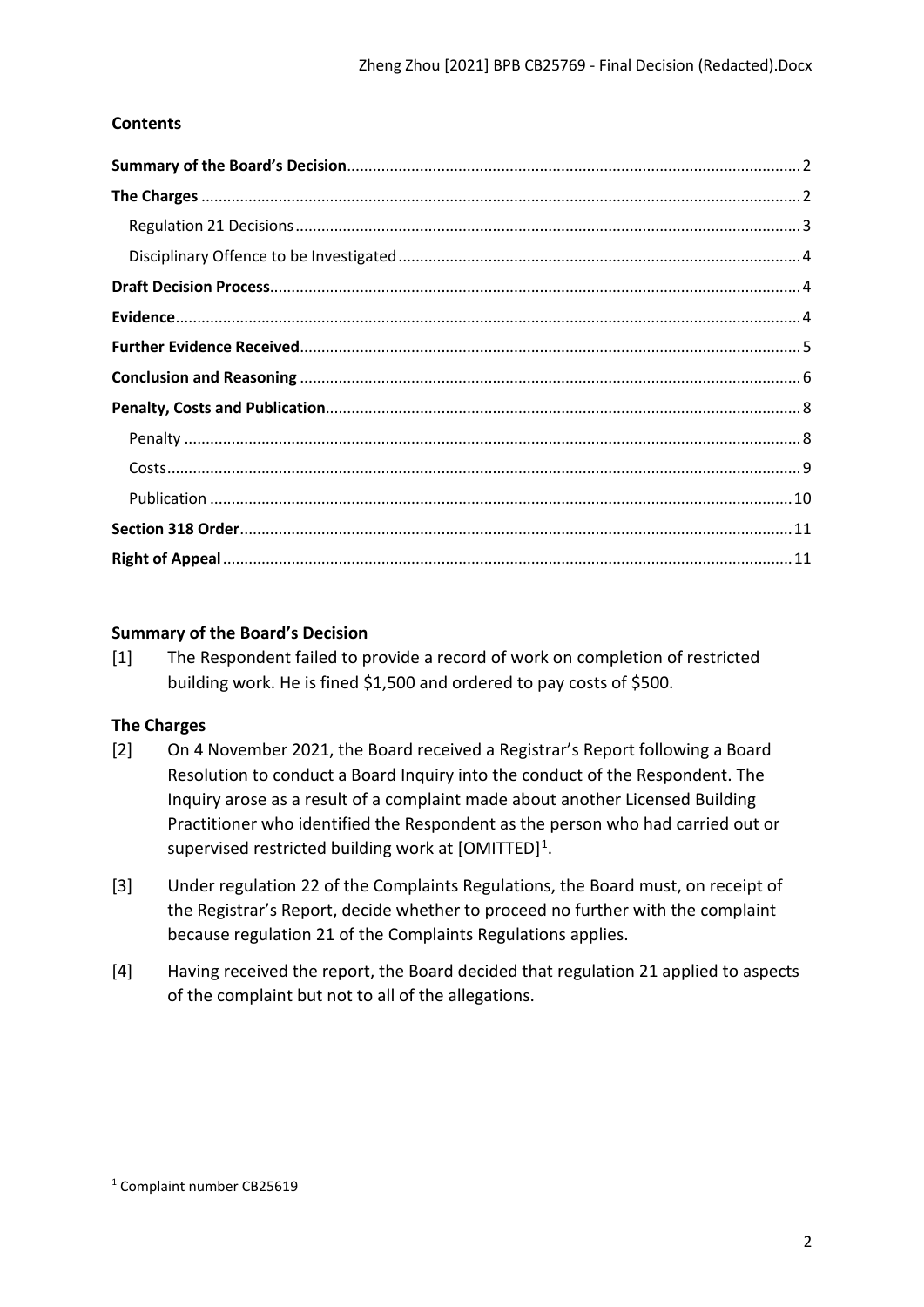## <span id="page-2-0"></span>Regulation 21 Decisions

- [5] The Board directed the Registrar to investigate allegations that the Respondent may have:
	- (a) carried out or supervised building work or building inspection work in a negligent or incompetent manner (s 317(1)(b) of the Act); and
	- (b) carried out or supervised building work or building inspection work that does not comply with a building consent (s 317(1)(d) of the Act).
- [6] With regard to those allegations, the Board decided that regulation 21(d)(ii) of the Complaints Regulations applied. It provides:

# *Complaint not warranting further investigation A complaint does not warrant further investigation if—*

- *(d) the investigation of it is—* 
	- *(ii) unnecessary;*
- [7] In considering whether the investigation of a matter is necessary, the Board is required to consider the directions of the courts as regards the threshold for matters to be dealt with as a disciplinary matter. In *Collie v Nursing Council of New Zealand*[2](#page-2-1) , Justice Gendall stated, as regards the threshold for disciplinary matters:

*[21] Negligence or malpractice may or may not be sufficient to constitute professional misconduct and the guide must be standards applicable by competent, ethical and responsible practitioners and there must be behaviour which falls seriously short of that which is to be considered acceptable and not mere inadvertent error, oversight or for that matter carelessness.*

[8] Again, in *Pillai v Messiter (No 2),* [3](#page-2-2) the Court of Appeal stated:

*… the statutory test is not met by mere professional incompetence or by deficiencies in the practice of the profession. Something more is required. It includes a deliberate departure from accepted standards or such serious negligence as, although not deliberate, to portray indifference and an abuse.*

[9] It is on the basis of the above matters and the facts as presented in the Registrar's Report and accompanying documentation that the Board has decided that it will not proceed with the allegations of negligence or incompetence.

<span id="page-2-1"></span><sup>2</sup> [2001] NZAR 74

<span id="page-2-2"></span><sup>3</sup> (1989) 16 NSWLR 197 (CA) at 200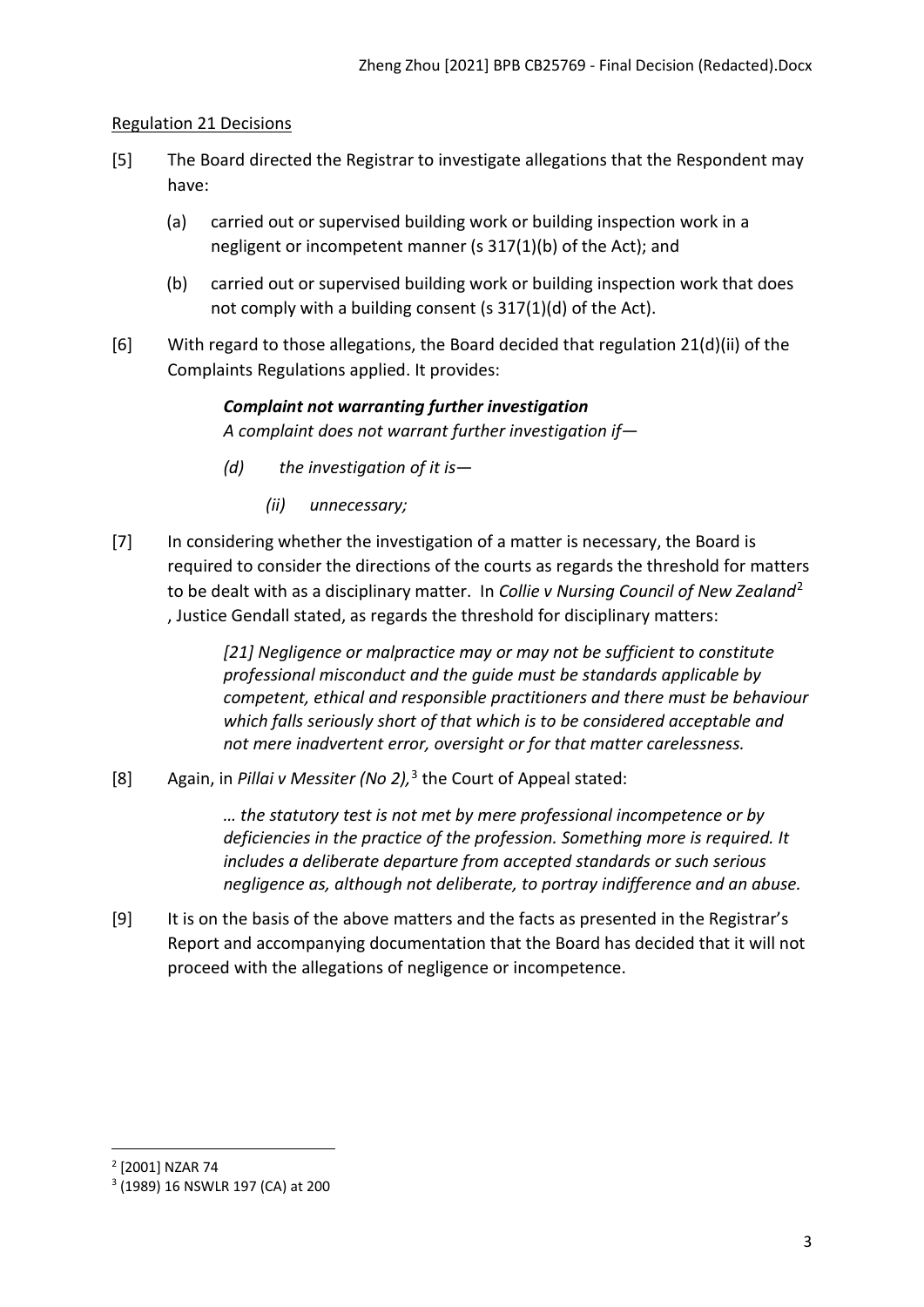# <span id="page-3-0"></span>Disciplinary Offence to be Investigated

- [10] On the basis of the Registrar's Report, the Respondent's conduct that the Board resolved to investigate was that the Respondent had failed, without good reason, in respect of a building consent that relates to restricted building work that he or she is to carry out (other than as an owner-builder) or supervise, or has carried out (other than as an owner-builder) or supervised, (as the case may be), to provide the persons specified in section 88(2) with a record of work, on completion of the restricted building work, in accordance with section 88(1) (s 317(1)(da)(ii) of the Act).
- [11] Under regulation 22, the Board is required to hold a hearing in respect of that matter.

# <span id="page-3-1"></span>**Draft Decision Process**

- [12] The Board's jurisdiction is that of an inquiry. Complaints are not prosecuted before the Board. Rather, it is for the Board to carry out any further investigation that it considers is necessary prior to it making a decision. In this respect, the Act provides that the Board may regulate its own procedures<sup>[4](#page-3-3)</sup>. It has what is described as a summary jurisdiction in that the Board has a degree of flexibility in how it deals with matters; it retains an inherent jurisdiction beyond that set out in the enabling legislation<sup>[5](#page-3-4)</sup>. As such, it may depart from its normal procedures if it considers doing so would achieve the purposes of the Act, and it is not contrary to the interests of natural justice to do so.
- [13] In this instance, the Board has decided that a formal hearing is not necessary. The Board considers that there is sufficient evidence before it to allow it to make a decision on the papers.
- [14] The Board does, however, note that there may be further evidence in the possession of persons involved in the matter or that the Board may not have interpreted the evidence correctly. To that end, a draft decision was issued. The Respondent was provided with an opportunity to comment on the Board's draft findings and to present further evidence prior to the Board making a final decision. If the Board directs or the Respondent requests an in-person hearing, then one will be scheduled.

## <span id="page-3-2"></span>**Evidence**

- [15] The Board must be satisfied on the balance of probabilities that the disciplinary offences alleged have been committed*[6](#page-3-5)*. Under section 322 of the Act, the Board has relaxed rules of evidence that allow it to receive evidence that may not be admissible in a court of law.
- [16] As noted above, the Board Inquiry arose as a result of a complaint about another Licensed Building Practitioner (LBP) (matter number CB25619). That LBP identified

<span id="page-3-3"></span><sup>4</sup> Clause 27 of Schedule 3

<span id="page-3-4"></span><sup>5</sup> *Castles v Standards Committee No.* [2013] NZHC 2289, *Orlov v National Standards Committee 1* [2013] NZHC 1955

<span id="page-3-5"></span><sup>6</sup> *Z v Dental Complaints Assessment Committee* [2009] 1 NZLR 1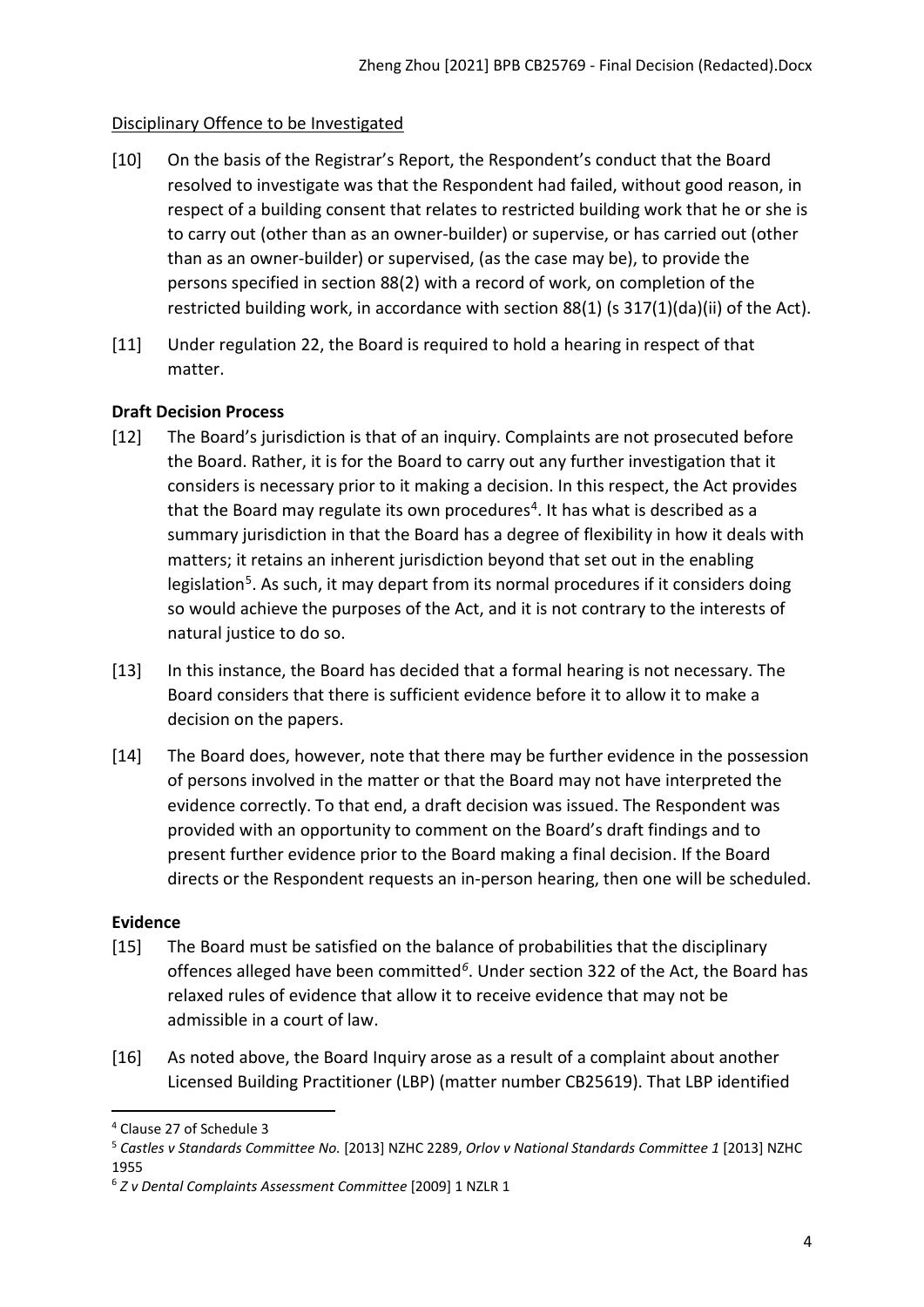the Respondent as the person into whom inquiries should be made as regards the provision of a record of work for restricted building work at [OMITTED], a new residential build carried out under a building consent. The file for CB25619 indicated that the building work started in December 2019 and came to an end on or about August 2020. The Complainant in CB25619 alleged that a record of work had not been provided on completion. The Council building consent file was obtained. On 30 September 2020, the Auckland Council confirmed it did not hold any records of work.

- [17] As a result of further inquiries into CB25619, a copy of a record of work from the Respondent dated 27 May 2020 was provided by legal counsel acting for the LBP in CB25619, who noted the record of work had been provided to the owner on 1 October 2020. Reference was also made to a commercial dispute. The record of work stated that the Respondent had carried out wall framing, roof framing, cavity installation and weatherboard installation.
- [18] The Respondent was provided with an opportunity to respond to the matters under inquiry but did not do so.

# <span id="page-4-0"></span>**Further Evidence Received**

- [19] As noted above, the Respondent did not engage in the investigation process. The cut-off date given to him for responding to the complaint was 17 June 2021.
- [20] On 1 December 2021, the Respondent emailed stating:

*I recently received an email from the board office of LBP and realised that I did not reply to you for the inquiry mentioned. I can no longer access the link you sent previously but I read through the documents sent yesterday from the board office.*

*In this email I attached the RoW I sent to the project manager Christy on 27 May 2020. It was sent through by Wechat. I can provide you with a screenshot of the conversation if necessary. Please note only carpentry work on this form was done by me. I not only supervised the work done by my team member but also did most of the work by myself. The inspections were passed onsite. I don't believe there was any negligence while I worked on this project.*

*I also need to understand if the inquiry to me is solely in regards to the issue that no RoW was provided for* [OMITTED] *for the carpentry work I did. I did not reply to the email you sent through because I thought I talked to someone regarding the issue at* [OMITTED] *and we agreed that I am only the subcontractor responsible for the carpentry works. I did not carry out any work for the driveway.*

*Please contact my office admin Diana on* [OMITTED] *if you would like to talk about this issue. I am normally on construction sites and not able to talk over the phone during day time.*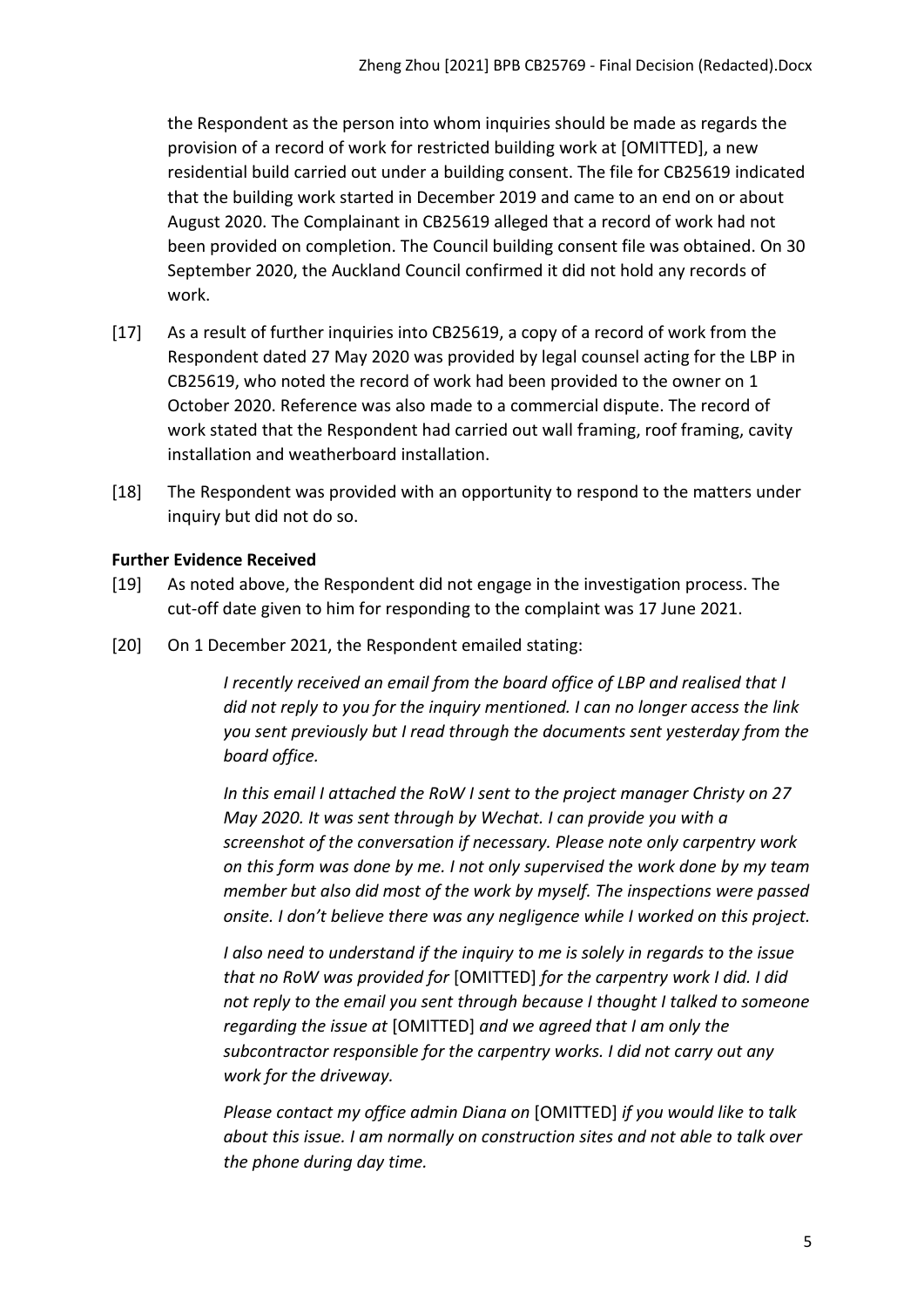- [21] The Respondent was advised that, as the Board had made a Draft Decision, he could make submissions on the Draft Decision. The Respondent replied, restating the above.
- [22] The Board took the further evidence and submissions into account when making this Final Decision.

# <span id="page-5-0"></span>**Conclusion and Reasoning**

- [23] The Board has decided that the Respondent **has** failed, without good reason, in respect of a building consent that relates to restricted building work that he or she is to carry out (other than as an owner-builder) or supervise, or has carried out (other than as an owner-builder) or supervised, (as the case may be), to provide the persons specified in section 88(2) with a record of work, on completion of the restricted building work, in accordance with section 88(1) (s 317(1)(da)(ii) of the Act) and **should** be disciplined.
- [24] The further evidence received, and submissions made by the Respondent did not result in any changes being made to the Board's Draft Decision.
- [25] To clarify, in response to the query from the Respondent about the scope of this decision, the only finding is in relation to the failure to provide a record of work. The Board decided it would not carry out any further investigations into the quality or compliance of the building work.
- [26] As noted in the Draft Decision, there is a statutory requirement under section 88(1) of the Building Act 2004 for a licensed building practitioner to provide a record of work to the owner and the territorial authority on completion of restricted building work<sup>[7](#page-5-1)</sup>.
- [27] Failing to provide a record of work is a ground for discipline under section 317(1)(da)(ii) of the Act. In order to find that ground for discipline proven, the Board need only consider whether the Respondent had "good reason" for not providing a record of work on "completion" of the restricted building work.
- [2[8](#page-5-2)] The Board discussed issues with regard to records of work in its decision C2-01170<sup>8</sup> and gave guidelines to the profession as to who must provide a record of work, what a record of work is for, when it is to be provided, the level of detail that must be provided, who a record of work must be provided to and what might constitute a good reason for not providing a record of work.
- [29] The starting point with a record of work is that it is a mandatory statutory requirement whenever restricted building work under a building consent is carried out or supervised by a licensed building practitioner (other than as an owner-

<span id="page-5-1"></span><sup>&</sup>lt;sup>7</sup> Restricted Building Work is defined by the Building (Definition of Restricted Building Work) Order 2011

<span id="page-5-2"></span><sup>8</sup> *Licensed Building Practitioners Board Case Decision C2-01170* 15 December 2015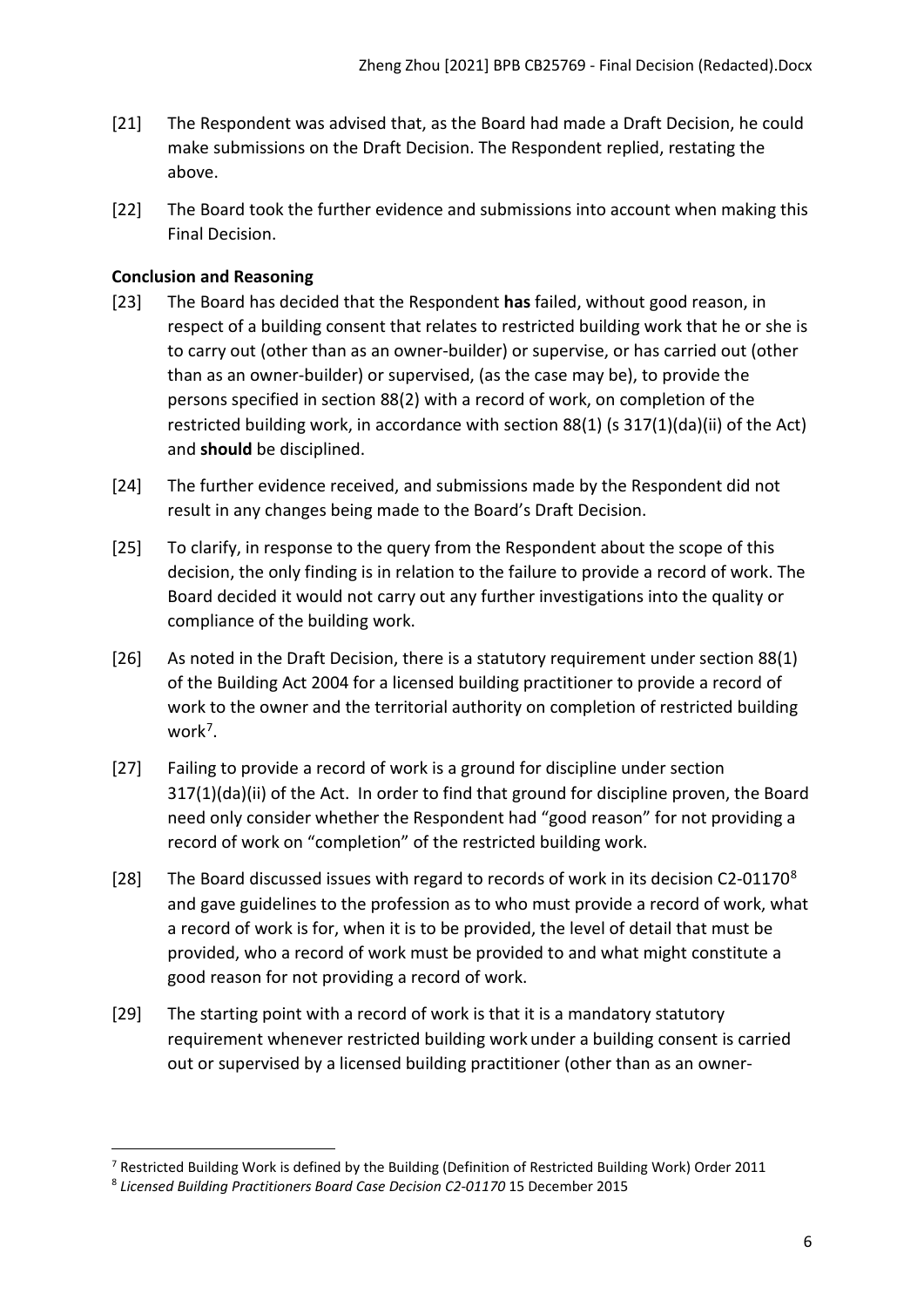builder). Each and every licensed building practitioner who carries out restricted building work must provide a record of work.

- [30] The statutory provisions do not stipulate a timeframe for the licenced person to provide a record of work. The provisions in section 88(1) simply states "on completion of the restricted building work …". As was noted by Justice Muir in *Ministry of Business Innovation and Employment v Bell<sup>[9](#page-6-0)</sup> "... the only relevant* precondition to the obligations of a licenced building practitioner under s 88 is that he/she has completed their work".
- [31] In most situations, issues with the provision of a record of work do not arise. The work progresses, and records of work are provided in a timely fashion. In the present matter, the Respondent's record of work was dated 27 May 2020. That was the completion date. A record of work was not provided to the owner or the council till 1 October 2020. On that basis, the Board found, in its Draft Decision, that the record of work was not provided on completion as required, and the disciplinary offence has been committed.
- [32] Following the issue of the Draft Decision, the Respondent contended that he had emailed the record of work to the project manager on 27 May 2020 and that he could provide copies of chat messages to support this.
- [33] The provision of a record of work to a project manager or main contractor does not satisfy the provisions of the Act. The Act requires that it be given to the owner and the Territorial Authority. The evidence clearly showed that the owner did not receive a record of work until 1 October 2020, and that that a record of work was not provided by the Respondent to the Territorial Authority. On that basis, the Respondent had committed the disciplinary offence.
- [34] The Respondent should note that whilst it may be common practice in some quarters of the building industry for records of work to be provided to main contractors, it is a practice that carries with it the risk that the record of work will not be passed on to the required recipients, the owner, and the territorial authority. This can occur for a variety of reasons, including as a result of a contractual dispute. If the main contractor does not pass a record of work on to the final recipients, it is the author of the record of work that will be held accountable by the Board, not the person or entity that they entrusted to fulfil their statutory obligation. It is also to be noted whilst, at times, a Respondent may not immediately know who the owner is, there are ways and means of ascertaining such details<sup>[10](#page-6-1)</sup> and that there should be no impediments to a record of work being provided to a Territorial Authority.
- [35] Section 317(1)(da)(ii) of the Act provides for a defence of the licenced building practitioner having a "good reason" for failing to provide a record of work. If they can, on the balance of probabilities, prove to the Board that one exists, then it is

<span id="page-6-0"></span><sup>9</sup> [2018] NZHC 1662 at para 50

<span id="page-6-1"></span><sup>10</sup> Ownership details of land are available on public registers.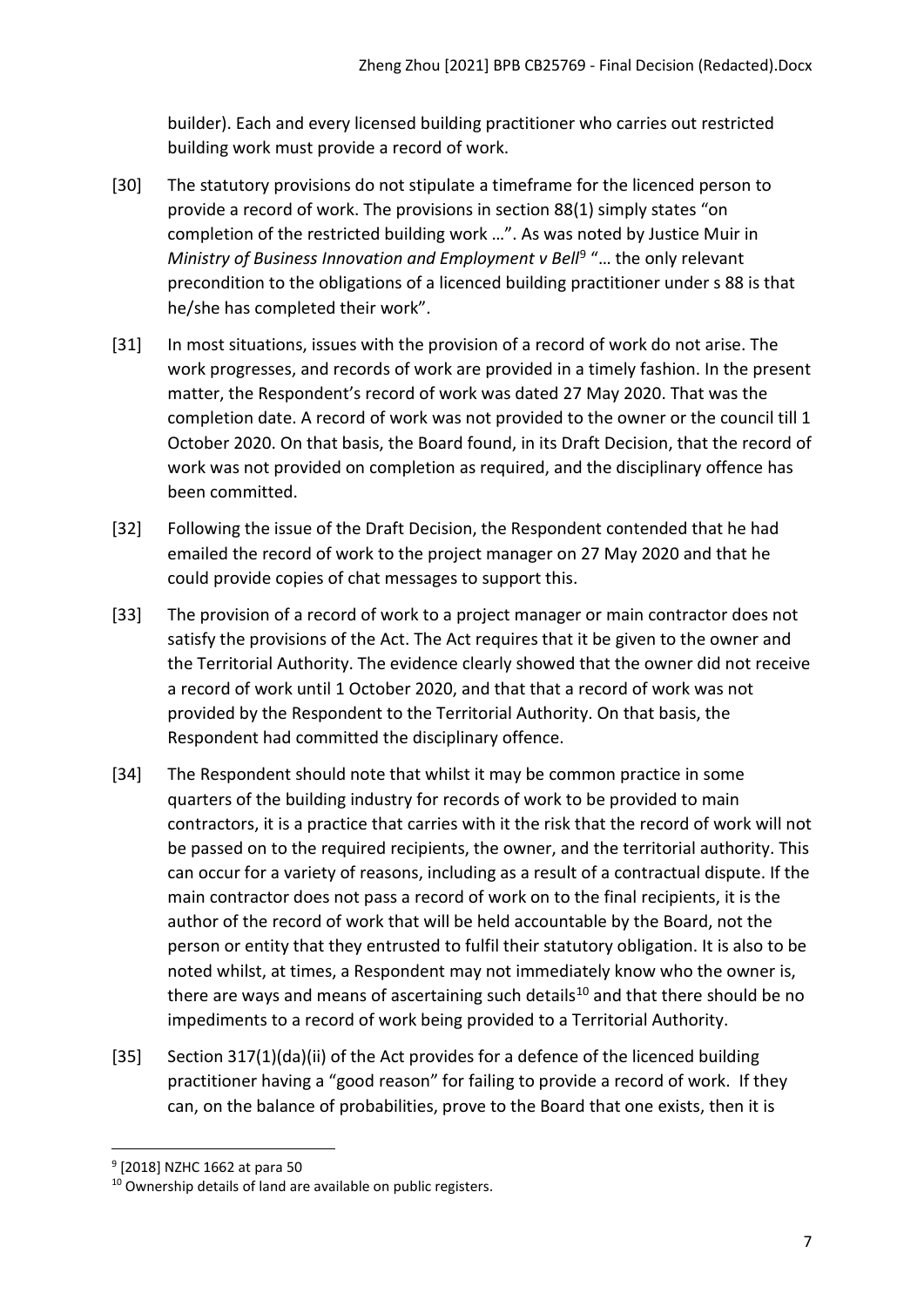open to the Board to find that a disciplinary offence has not been committed. Each case will be decided by the Board on its own merits, but the threshold for a good reason is high.

- [36] In this instance, there was an ongoing commercial dispute. It appears the Respondent was not a party to that dispute and that the main contractor was withholding his record of work as a result of it.
- [37] The Respondent should also note that the requirement is on the licensed building practitioner to provide a record of work, not on the owner or territorial authority to demand one. He is required to act of his own accord and not wait for others to remind him of his obligations.

# <span id="page-7-0"></span>**Penalty, Costs and Publication**

- [38] Having found that one or more of the grounds in section 317 applies, the Board must, under sect[i](#page-10-2)on 318 of the Act<sup>i</sup>, consider the appropriate disciplinary penalty, whether the Respondent should be ordered to pay any costs and whether the decision should be published.
- [39] The matter was dealt with on the papers. The Board made an indicative order in its Draft Decision. It has since received submissions and has made a final decision as regards penalty, costs, and publication.

## <span id="page-7-1"></span>**Penalty**

[40] The purpose of professional discipline is to uphold the integrity of the profession; the focus is not punishment but the enforcement of a high standard of propriety and professional conduct. The Board does note, however, that the High Court in *Patel v Complaints Assessment Committee*[11](#page-7-2) commented on the role of "punishment" in giving penalty orders stating that punitive orders are, at times, necessary to provide a deterrent and to uphold professional standards. The Court noted:

> *[28] I therefore propose to proceed on the basis that, although the protection of the public is a very important consideration, nevertheless the issues of punishment and deterrence must also be taken into account in selecting the appropriate penalty to be imposed.*

- [41] The Board also notes that in *Lochhead v Ministry of Business Innovation and Employment,* [12](#page-7-3) the Court noted that whilst the statutory principles of sentencing set out in the Sentencing Act 2002 do not apply to the Building Act, they have the advantage of simplicity and transparency. The Court recommended adopting a starting point for a penalty based on the seriousness of the disciplinary offending prior to considering any aggravating and/or mitigating factors.
- [42] Record of work matters are at the lower end of the disciplinary scale. The Board's normal starting point for a failure to provide a record of work is a fine of \$1,500, an

<span id="page-7-2"></span><sup>11</sup> HC Auckland CIV-2007-404-1818, 13 August 2007 at p 27

<span id="page-7-3"></span><sup>12</sup> 3 November 2016, CIV-2016-070-000492, [2016] NZDC 21288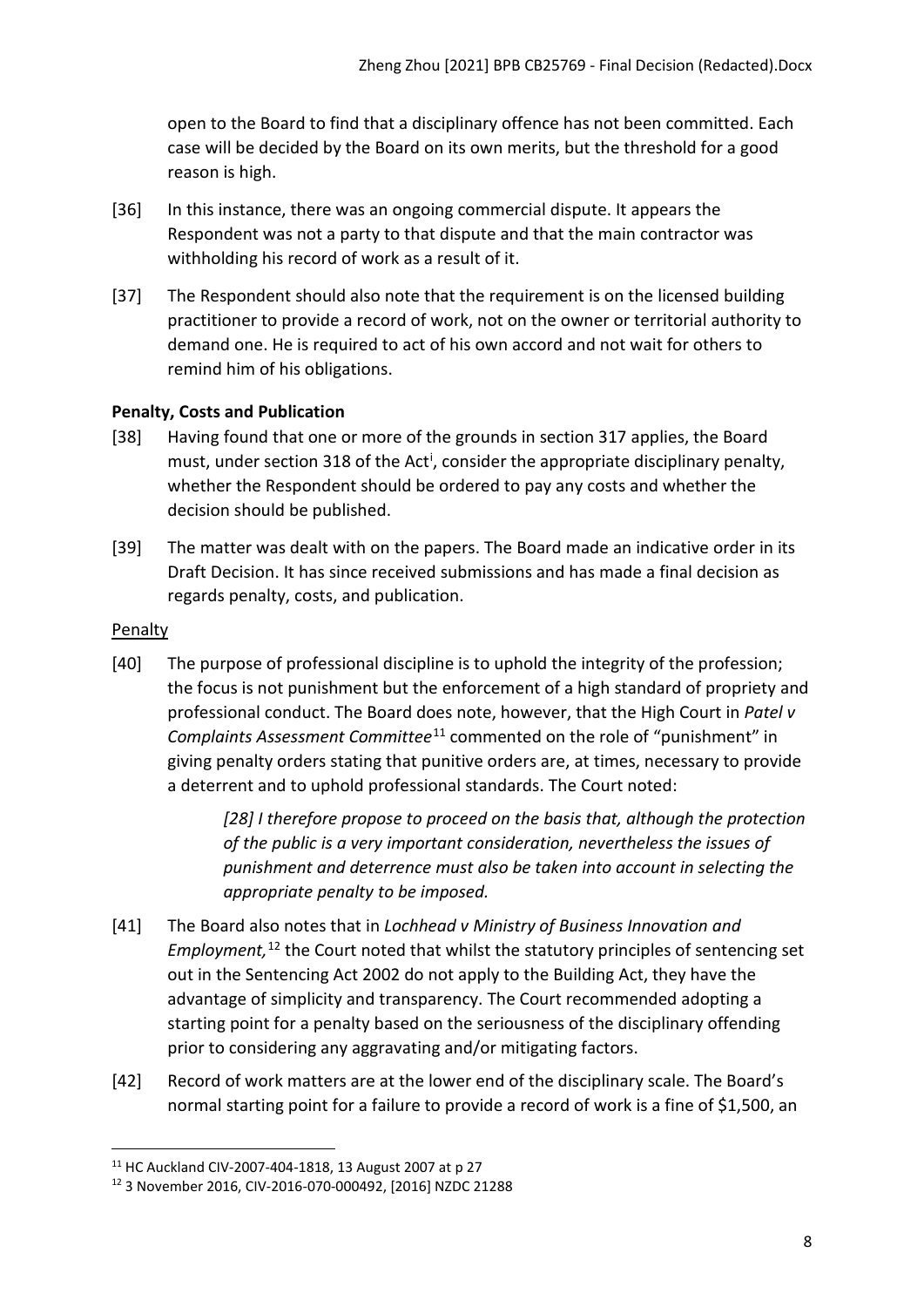amount which it considers will deter others from such behaviour. There are no aggravating or mitigating factors present. As such, the Board sees no reason to depart from the starting point. The fine is set at \$1,500.

[43] The Respondent's post Draft Decision submissions did not raise any factors that warrant any change to the penalty decision.

<span id="page-8-0"></span>Costs

- [44] Under section 318(4) the Board may require the Respondent "to pay the costs and expenses of, and incidental to, the inquiry by the Board."
- [45] The Respondent should note that the High Court has held that 50% of total reasonable costs should be taken as a starting point in disciplinary proceedings and that the percentage can then be adjusted up or down having regard to the particular circumstances of each case $^{13}$ .
- [46] In *Collie v Nursing Council of New Zealand,*[14](#page-8-2) where the order for costs in the tribunal was 50% of actual costs and expenses, the High Court noted that:

*But for an order for costs made against a practitioner, the profession is left to carry the financial burden of the disciplinary proceedings, and as a matter of policy that is not appropriate.*

[47] In *Kenneth Michael Daniels v Complaints Committee 2 of the Wellington District Law Society*, [15](#page-8-3) the High Court noted:

> *[46] All cases referred to in Cooray were medical cases and the Judge was careful to note that the 50 per cent was the general approach that the Medical Council took. We do not accept that if there was any such approach, it is necessarily to be taken in proceedings involving other disciplinary bodies. Much will depend upon the time involved, actual expenses incurred, attitude of the practitioner bearing in mind that whilst the cost of a disciplinary action by a professional body must be something of a burden imposed upon its members, those members should not be expected to bear too large a measure where a practitioner is shown to be guilty of serious misconduct.*

*[47] Costs orders made in proceedings involving law practitioners are not to be determined by any mathematical approach. In some cases 50 per cent will be too high, in others insufficient.*

[48] The Board has adopted an approach to costs that uses a scale based on 50% of the average costs of different categories of hearings, simple, moderate, and complex.

<span id="page-8-1"></span><sup>13</sup> *Cooray v The Preliminary Proceedings Committee* HC, Wellington, AP23/94, 14 September 1995, *Macdonald v Professional Conduct Committee,* HC, Auckland, CIV 2009-404-1516, 10 July 2009, *Owen v Wynyard* HC, Auckland, CIV-2009-404-005245, 25 February 2010. 14 [2001] NZAR 74

<span id="page-8-2"></span>

<span id="page-8-3"></span><sup>15</sup> CIV-2011-485-000227 8 August 2011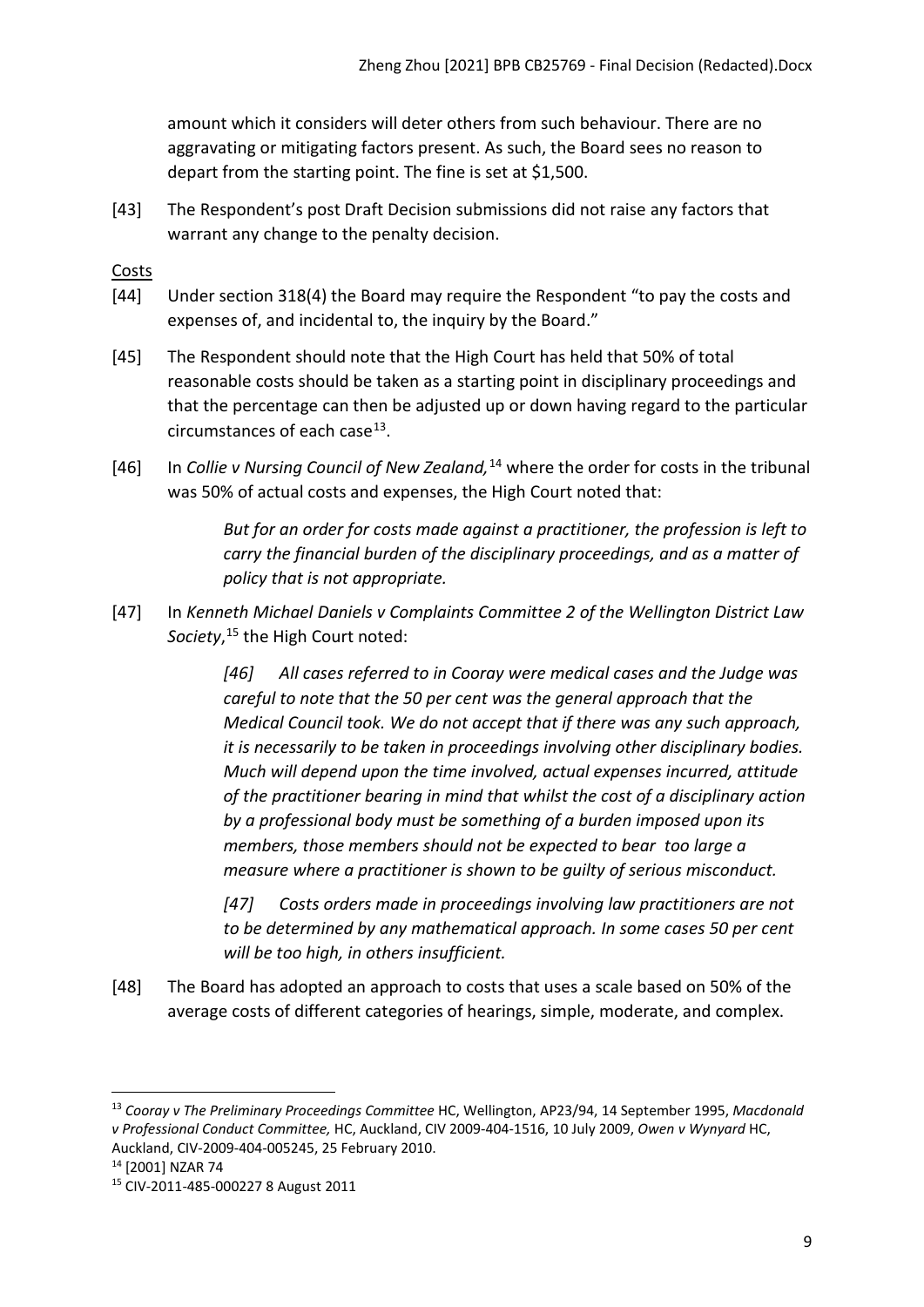The current matter was simple. Adjustments based on the High Court decisions above are then made.

[49] The Board notes the matter was dealt with on the papers. There has, however, been costs incurred investigating the matter, producing the Registrar's Report and in the Board making its decision. The costs have been less than those that would have been incurred had a full hearing been held. As such, the Board will order that costs of \$500 be paid by the Respondent. The Board considers that this is a reasonable sum for the Respondent to pay toward the costs and expenses of, and incidental to, the inquiry by the Board.

# <span id="page-9-0"></span>Publication

[50] As a consequence of its decision, the Respondent's name and the disciplinary outcomes will be recorded in the public register maintained as part of the Licensed Building Practitioners' scheme as is required by the  $Act^{16}$  $Act^{16}$  $Act^{16}$ . The Board is also able, under section 318(5) of the Act, to order publication over and above the public register:

> *In addition to requiring the Registrar to notify in the register an action taken by the Board under this section, the Board may publicly notify the action in any other way it thinks fit.*

- [51] As a general principle, such further public notification may be required where the Board perceives a need for the public and/or the profession to know of the findings of a disciplinary hearing. This is in addition to the Respondent being named in this decision.
- [52] Within New Zealand, there is a principle of open justice and open reporting which is enshrined in the Bill of Rights Act 1990<sup>17</sup>. The Criminal Procedure Act 2011 sets out grounds for suppression within the criminal jurisdiction<sup>18</sup>. Within the disciplinary hearing jurisdiction, the courts have stated that the provisions in the Criminal Procedure Act do not apply but can be instructive<sup>[19](#page-9-4)</sup>. The High Court provided guidance as to the types of factors to be taken into consideration in *N v Professional Conduct Committee of Medical Council[20](#page-9-5).*
- [53] The courts have also stated that an adverse finding in a disciplinary case usually requires that the name of the practitioner be published in the public interest<sup>[21](#page-9-6)</sup>. It is, however, common practice in disciplinary proceedings to protect the names of other persons involved as naming them does not assist the public interest.
- [54] Based on the above, the Board will not order further publication.

<span id="page-9-1"></span> $16$  Refer sections 298, 299 and 301 of the Act

<span id="page-9-2"></span><sup>&</sup>lt;sup>17</sup> Section 14 of the Act

<span id="page-9-3"></span><sup>&</sup>lt;sup>18</sup> Refer sections 200 and 202 of the Criminal Procedure Act

<span id="page-9-4"></span><sup>19</sup> *N v Professional Conduct Committee of Medical Council* [2014] NZAR 350

<span id="page-9-5"></span> $20$  ibid

<span id="page-9-6"></span><sup>&</sup>lt;sup>21</sup> Kewene v Professional Conduct Committee of the Dental Council [2013] NZAR 1055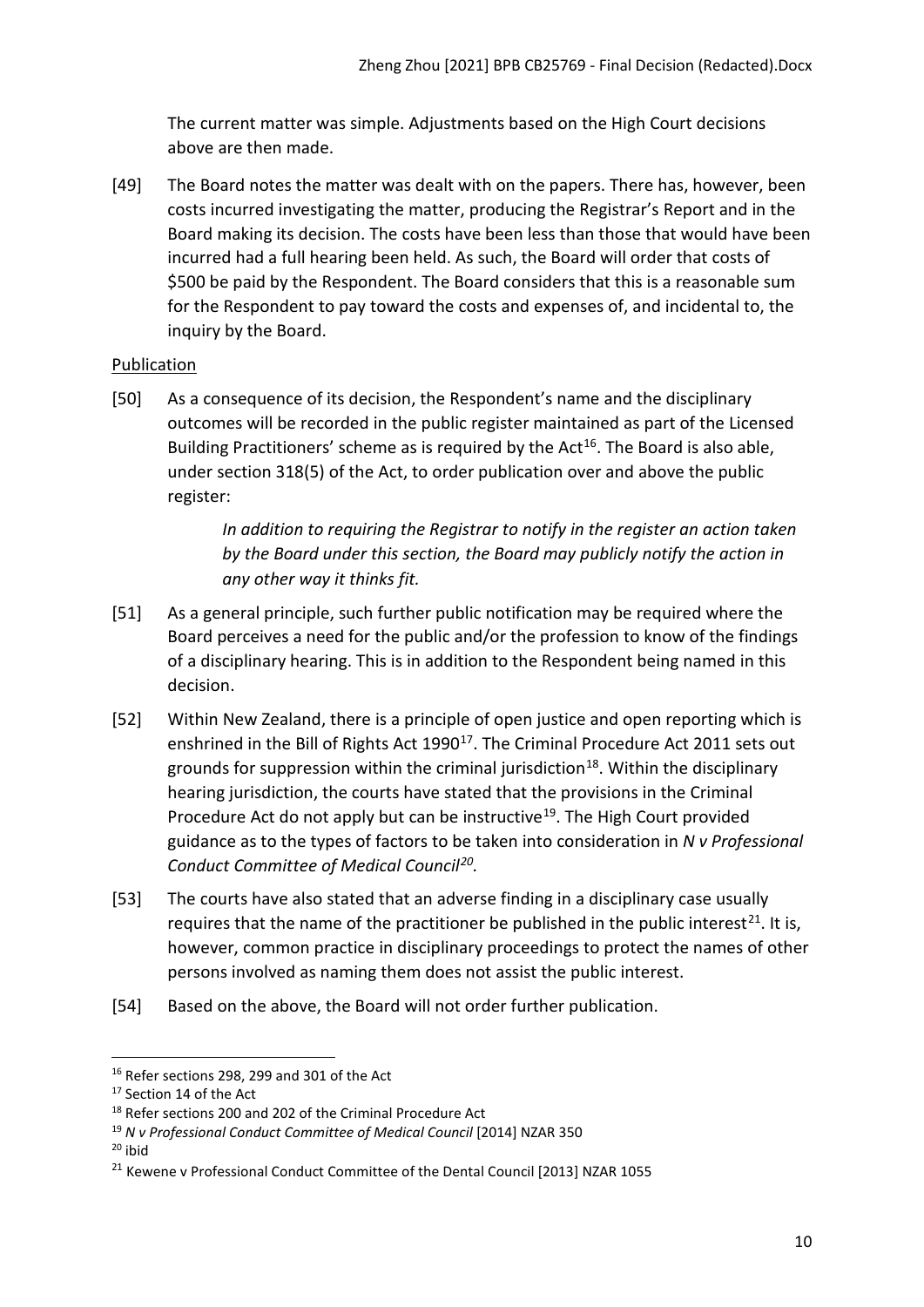### <span id="page-10-0"></span>**Section 318 Order**

- [55] For the reasons set out above, the Board directs that:
	- **Penalty: Pursuant to section 318(1)(f) of the Building Act 2004, the Respondent is ordered to pay a fine of \$1,500.**
	- **Costs: Pursuant to section 318(4) of the Act, the Respondent is ordered to pay costs of \$500 (GST included) towards the costs of, and incidental to, the inquiry of the Board.**
	- **Publication: The Registrar shall record the Board's action in the Register of Licensed Building Practitioners in accordance with section 301(l)(iii) of the Act.**

**In terms of section 318(5) of the Act, there will not be action taken to publicly notify the Board's action, except for the note in the Register and the Respondent being named in this decision.**

[56] The Respondent should note that the Board may, under section 319 of the Act, suspend or cancel a licensed building practitioner's licence if fines or costs imposed as a result of disciplinary action are not paid.

### <span id="page-10-1"></span>**Right of Appeal**

[57] The right to appeal Board decisions is provided for in section 330(2) of the Act<sup>[ii](#page-11-0)</sup>.

Chris Prestar

**Mr C Preston** Presiding Member

#### <span id="page-10-2"></span><sup>i</sup> *Section 318 of the Act*

- *(1) In any case to which section 317 applies, the Board may*
	- *(a) do both of the following things:*
		- *(i) cancel the person's licensing, and direct the Registrar to remove the person's name from the register; and*
		- *(ii) order that the person may not apply to be relicensed before the expiry of a specified period:*
	- *(b) suspend the person's licensing for a period of no more than 12 months or until the person meets specified conditions relating to the licensing (but, in any case,*